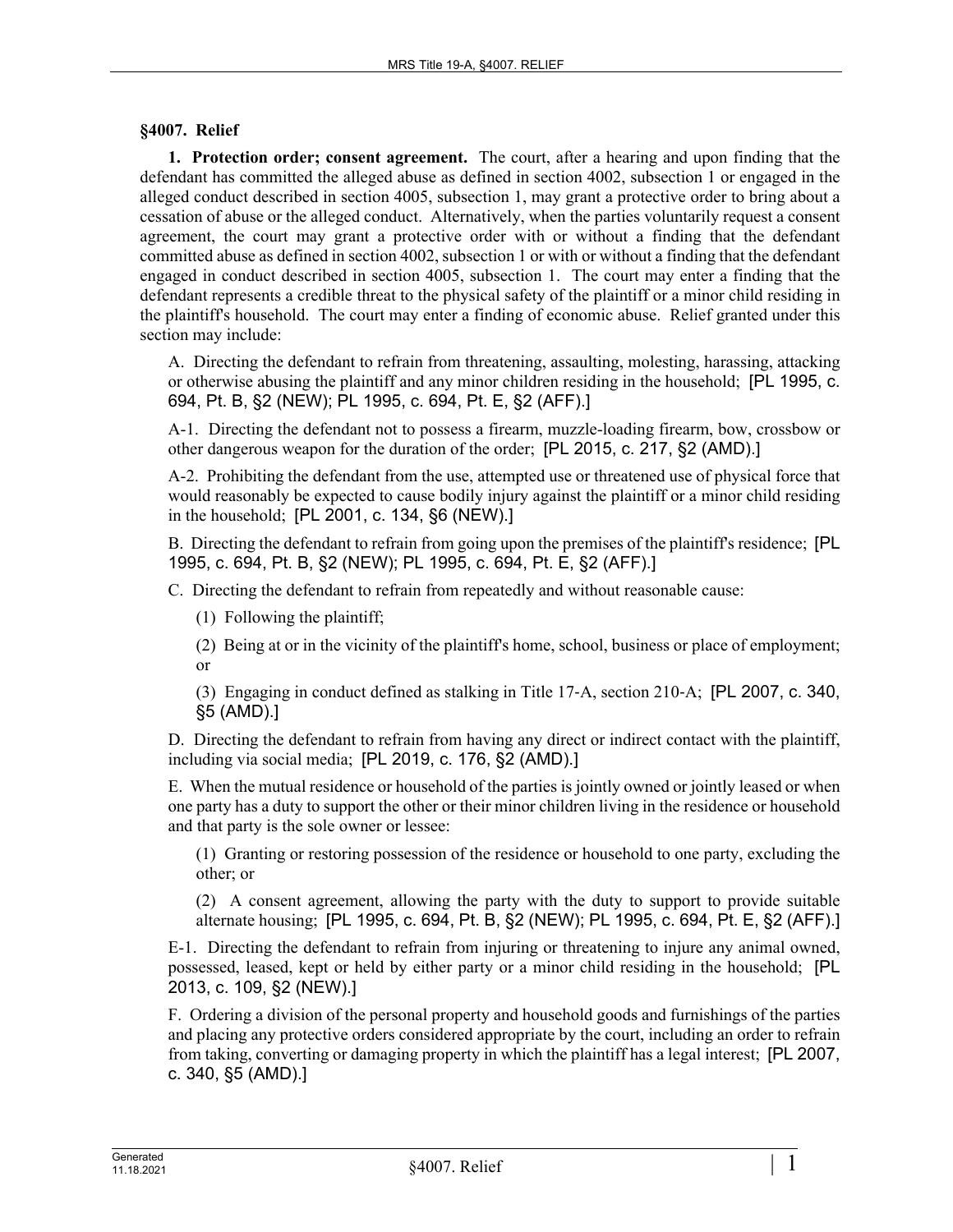F-1. Ordering the termination of a life insurance policy or rider under that policy owned by the defendant if the plaintiff is the insured life under the policy or rider. Upon issuance, a copy of the court order must be sent to the insurer that issued the policy; [PL 2003, c. 106, §1 (NEW).]

G. Either awarding some or all temporary parental rights and responsibilities with regard to minor children or awarding temporary rights of contact with regard to minor children, or both, under such conditions that the court finds appropriate as determined in accordance with the best interest of the child pursuant to section 1653, subsections 3 to 6-B. The court's award of parental rights and responsibilities or rights of contact is not binding in any separate action involving an award of parental rights and responsibilities pursuant to chapter 55 or in a similar action brought in another jurisdiction exercising child custody jurisdiction in accordance with the Uniform Child Custody Jurisdiction and Enforcement Act; [PL 2005, c. 366, §5 (AMD).]

H. Requiring the defendant to receive counseling from a social worker, family service agency, mental health center, psychiatrist or any other guidance service that the court considers appropriate. The court may not order and the State may not pay for the defendant to attend a batterers' intervention program unless the program is certified under section 4014; [PL 1995, c. 694, Pt. B, §2 (NEW); PL 1995, c. 694, Pt. E, §2 (AFF).]

I. Ordering the payment of temporary support for the dependent party or for a child in the dependent party's custody in accordance with chapter 63, or both, when there is a legal obligation to support that dependent party or that child, or both; [PL 1995, c. 694, Pt. B, §2 (NEW); PL 1995, c. 694, Pt. E, §2 (AFF).]

J. Ordering the payment of temporary support payments to the State as provided in chapters 63 and 67; [PL 1995, c. 694, Pt. B, §2 (NEW); PL 1995, c. 694, Pt. E, §2 (AFF).]

K. Ordering payment of monetary relief to the plaintiff for losses suffered as a result of the defendant's conduct. Monetary relief includes but is not limited to loss of earnings or support, reasonable expenses incurred for personal injuries or property damage, transitional living expenses and reasonable moving expenses. Upon the motion of either party, for sufficient cause, the court may set a later hearing on the issue of the amount of monetary relief, if any, to be awarded. Nothing in this paragraph may be construed to limit the court's discretion to enter any of the other available relief under this chapter, and does not preclude a plaintiff from seeking monetary relief through other actions as permissible by law; [PL 2019, c. 407, §4 (AMD).]

L. Ordering the defendant to pay court costs or reasonable attorney's fees; [PL 2011, c. 303, §1 (AMD).]

L-1. Ordering the plaintiff to pay court costs or reasonable attorney's fees, or both, only if a judgment is entered against the plaintiff after a hearing in which both the plaintiff and the defendant are present and the court finds that the complaint is frivolous; [PL 2011, c. 303, §2 (NEW).]

M. Entering any other orders determined necessary or appropriate in the discretion of the court; [PL 2015, c. 410, Pt. B, §5 (AMD); PL 2015, c. 443, §14 (AMD).]

N. Directing the care, custody or control of any animal owned, possessed, leased, kept or held by either party or a minor child residing in the household; [PL 2017, c. 288, Pt. A, §23 (RPR).]

O. With regard to conduct described as aggravated sex trafficking or sex trafficking as described in Title 17‑A, section 852 or 853, respectively, entering any other orders determined necessary or appropriate in the discretion of the court, including, but not limited to, requiring the defendant to pay economic damages related to the return or restoration of the plaintiff's passport or other immigration document and any debts of the plaintiff arising from the trafficking relationship; [PL 2017, c. 288, Pt. A, §24 (RPR).]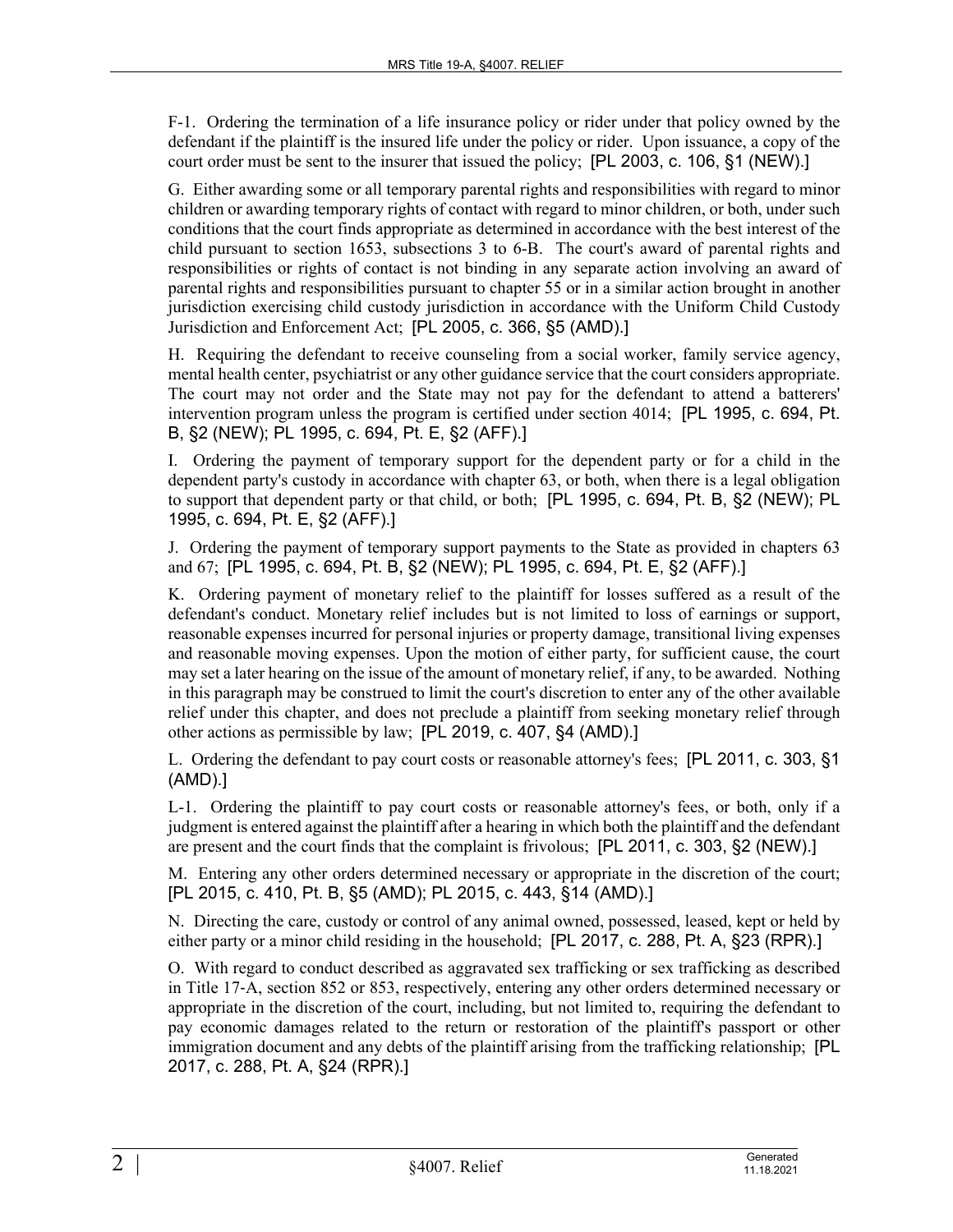P. With respect to unauthorized dissemination of certain private images as described in Title 17‑A, section 511–A, entering any orders determined necessary or appropriate in the discretion of the court, including but not limited to ordering the defendant to pay costs associated with removal, destruction or return of the private images; or [PL 2017, c. 288, Pt. A, §25 (AMD).]

Q. With respect to unauthorized dissemination of certain private images as described in Title 17‑A, section 511–A, ordering the defendant to remove, destroy or return or to direct the removal, destruction or return of the private images, ordering the defendant to cease the dissemination of the private images and prohibiting the defendant from disseminating the private images. [PL 2017, c. 288, Pt. A, §26 (NEW).]

If the court enjoins the defendant under this subsection and the enjoined conduct constitutes harassment under Title 17‑A, section 506‑A, the court shall include in the order a warning in conformity with Title 17‑A, section 506‑A.

[PL 2019, c. 574, §1 (AMD).]

**1-A. No possession of firearm, muzzle-loading firearm, bow or crossbow or dangerous weapons for duration of order.** If the court prohibits the defendant from possessing a dangerous weapon other than a firearm, muzzle-loading firearm, bow or crossbow, the court shall specify the type of weapon the defendant is prohibited from possessing.

If the court prohibits the defendant from possessing a firearm, muzzle-loading firearm, bow, crossbow or other dangerous weapon, the court shall direct the defendant to relinquish, within 24 hours after service of the order on the defendant or such earlier time as the court specifies in the order, all firearms, muzzle-loading firearms, bows, crossbows and specified dangerous weapons in the possession of the defendant to a law enforcement officer or other individual for the duration of the order. If the weapons are relinquished to an individual other than a law enforcement officer, the defendant must file, within 24 hours after such relinquishment, with the court or local law enforcement agency designated in the order a written statement that contains the name and address of the individual holding the weapons and a description of all weapons held by that individual. The court may subsequently issue a search warrant authorizing a law enforcement officer to seize any firearms, muzzle-loading firearms, bows, crossbows and other dangerous weapons at any location if there is probable cause to believe such firearms, muzzleloading firearms, bows, crossbows or dangerous weapons have not been relinquished by the defendant. [PL 2015, c. 217, §3 (AMD).]

**2. Duration.** A protective order or approved consent agreement is for a fixed period not to exceed 2 years. At the expiration of that time, the court may extend an order, upon motion of the plaintiff, for such additional time as it determines necessary to protect the plaintiff or minor child from abuse. The court may continue the order in effect until the hearing under section 4006, subsection 1 on the motion to extend. Upon motion by either party, for sufficient cause, the court may modify the order or agreement from time to time as circumstances require.

[PL 1995, c. 694, Pt. B, §2 (NEW); PL 1995, c. 694, Pt. E, §2 (AFF).]

**3. Consequences of violation.** A protective order or approved consent agreement must indicate, in a clear and conspicuous manner, the potential consequences of violation of the order or agreement, as provided in section 4011 and Title 15, section 393, subsection 1, paragraph D, if applicable. [PL 1997, c. 334, §6 (AMD).]

**4. Title to property.** An order or agreement may not affect title to any real property. [PL 1995, c. 694, Pt. B, §2 (NEW); PL 1995, c. 694, Pt. E, §2 (AFF).]

**5. Bond prohibited.** The court may not require the execution of a bond by the plaintiff prior to issuance of an order of protection.

[PL 1995, c. 694, Pt. B, §2 (NEW); PL 1995, c. 694, Pt. E, §2 (AFF).]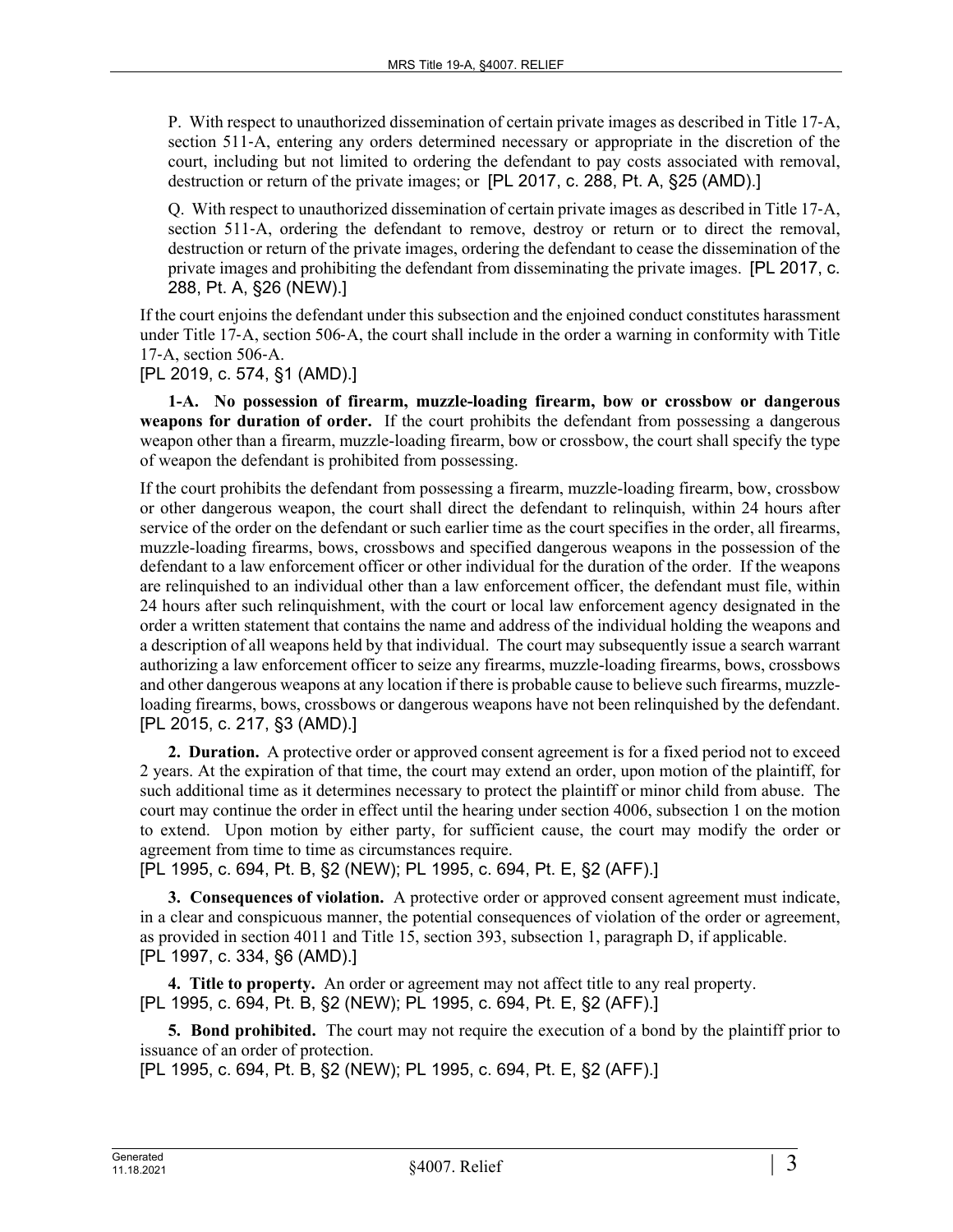**6. Service of order or consent decree.** The court shall order a law enforcement agency; or, if the defendant is present in the courthouse, a court security officer qualified pursuant to Title 4, section 17, subsection 15; or, if the defendant is in the custody of the Department of Corrections, the chief administrative officer or the chief administrative officer's designee at the correctional facility, to serve the defendant personally with a protective order or consent decree.

A. Notwithstanding any other provision of law, service of an order may be made pursuant to this section through the use of electronically transmitted printed copies of orders that have been transmitted directly from the court to the law enforcement agency or correctional facility making service. Return of proof of service may be made by electronic transmission of the proof of service directly to the court from the law enforcement officer making service or the chief administrative officer, or the chief administrative officer's designee, of the correctional facility making service. [PL 2009, c. 555, §6 (NEW).]

B. In any subsequent criminal prosecution for violation of this section when the service of an order was made through the use of an electronically transmitted printed copy of the order, with 10 days' advance written notice to the prosecution, the defendant may request that the prosecution call as a witness the law enforcement officer who served the order or the chief administrative officer, or the chief administrative officer's designee, of the correctional facility that served the order. [PL 2009, c. 555, §7 (NEW).]

[PL 2009, c. 555, §§6, 7 (AMD).]

**7. Mutual order of protection or restraint.** The court may not issue a mutual order of protection or restraint.

[PL 1995, c. 694, Pt. B, §2 (NEW); PL 1995, c. 694, Pt. E, §2 (AFF).]

**8. Action by plaintiff.** A plaintiff may extinguish or modify an order only by legal process in accordance with the Maine Rules of Civil Procedure. Any other action or inaction on the part of the plaintiff does not alter, diminish or negate the effectiveness of the order. Criminal sanctions may not be imposed upon the plaintiff for violation of a provision of the plaintiff's order for protection. [PL 1995, c. 694, Pt. B, §2 (NEW); PL 1995, c. 694, Pt. E, §2 (AFF).]

**9. Financial accounting.** In all proceedings under this chapter, the court shall apply the child support guidelines in chapter 63 using the information the plaintiff is able to provide the court. Failure of a party to file an income affidavit may not unnecessarily delay a proceeding and does not preclude the issuance of an order, except that the court shall require the plaintiff to complete and file an income affidavit at a final hearing involving child support even if the defendant does not appear for the hearing. [PL 1995, c. 694, Pt. B, §2 (NEW); PL 1995, c. 694, Pt. E, §2 (AFF).]

## SECTION HISTORY

PL 1995, c. 694, §B2 (NEW). PL 1995, c. 694, §E2 (AFF). PL 1997, c. 187, §4 (AMD). PL 1997, c. 187, §5 (AFF). PL 1997, c. 334, §§4-6 (AMD). PL 1999, c. 67, §2 (AMD). PL 1999, c. 486, §5 (AMD). PL 1999, c. 486, §6 (AFF). PL 2001, c. 134, §6 (AMD). PL 2001, c. 273, §4 (AMD). PL 2003, c. 106, §1 (AMD). PL 2003, c. 372, §3 (AMD). PL 2005, c. 366, §5 (AMD). PL 2005, c. 510, §§10-12 (AMD). PL 2007, c. 340, §5 (AMD). PL 2009, c. 94, §6 (AMD). PL 2009, c. 555, §§6, 7 (AMD). PL 2011, c. 303, §§1, 2 (AMD). PL 2013, c. 109, §2 (AMD). PL 2015, c. 217, §§2, 3 (AMD). PL 2015, c. 410, Pt. B, §§5-7 (AMD). PL 2015, c. 443, §§14-16 (AMD). PL 2017, c. 288, Pt. A, §§23-26 (AMD). PL 2019, c. 176, §2 (AMD). PL 2019, c. 407, §4 (AMD). PL 2019, c. 574, §1 (AMD).

The State of Maine claims a copyright in its codified statutes. If you intend to republish this material, we require that you include the following disclaimer in your publication:

*All copyrights and other rights to statutory text are reserved by the State of Maine. The text included in this publication reflects changes made through the First Special Session of the 130th Maine Legislature and is current through October 31, 2021. The text*